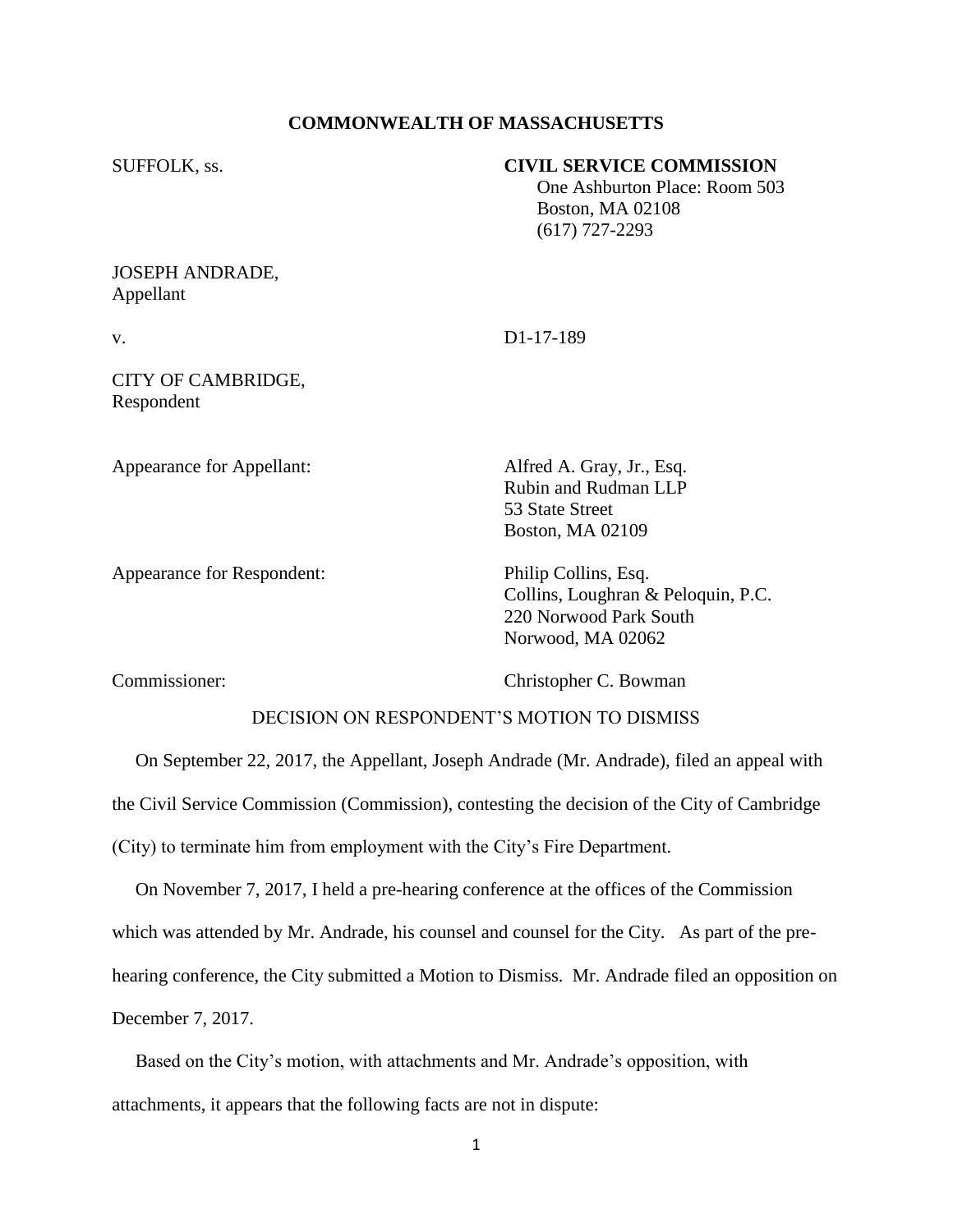- 1. On March 13, 2016, Mr. Andrade began his employment as a firefighter with the City's Fire Department.
- 2. On February 1, 2017, Mr. Andrade was arrested for a domestic assault and battery.
- 3. On February 2, 2017, the City's Fire Department, as a result of this arrest, placed Mr. Andrade on paid administrative leave.
- 4. On March 7, 2017, the City's Acting Fire Chief posted a General Order stating that Mr. Andrade and eight other " … Firefighters on Probation (F.F.O.P.) have reached the status of firefighter, effective March 13, 2017 at 0700 hours."
- 5. On April 12, 2017, Mr. Andrade was arrested for assault and battery and witness intimidation, regarding a second incident involving the same alleged victim (his girlfriend) that was involved in the February  $1<sup>st</sup>$  incident.
- 6. On April 14, 2017, a temporary restraining order was issued against Mr. Andrade, ordering, among other things, that Mr. Andrade stay away from the alleged victim.
- 7. In a letter dated April 19, 2017, the City Manager (who serves as the civil service appointing authority), notified Mr. Andrade that he (Mr. Andrade) was suspended without pay and that a hearing would be held to determine if Mr. Andrade should be terminated.
- 8. On April 20, 2017, the temporary restraining order issued against Mr. Andrade was extended through April 20, 2018.
- 9. On May 30, 2017, the City's Personnel Director held a hearing, which was attended by Mr. Andrade, a union representative and his counsel.
- 10. In a memorandum dated September 8, 2017, the City's Personnel Director recommended that the City Manager terminate Mr. Andrade from the City's Fire Department.
- 11. On September 14, 2017, the City Manager terminated Mr. Andrade's employment.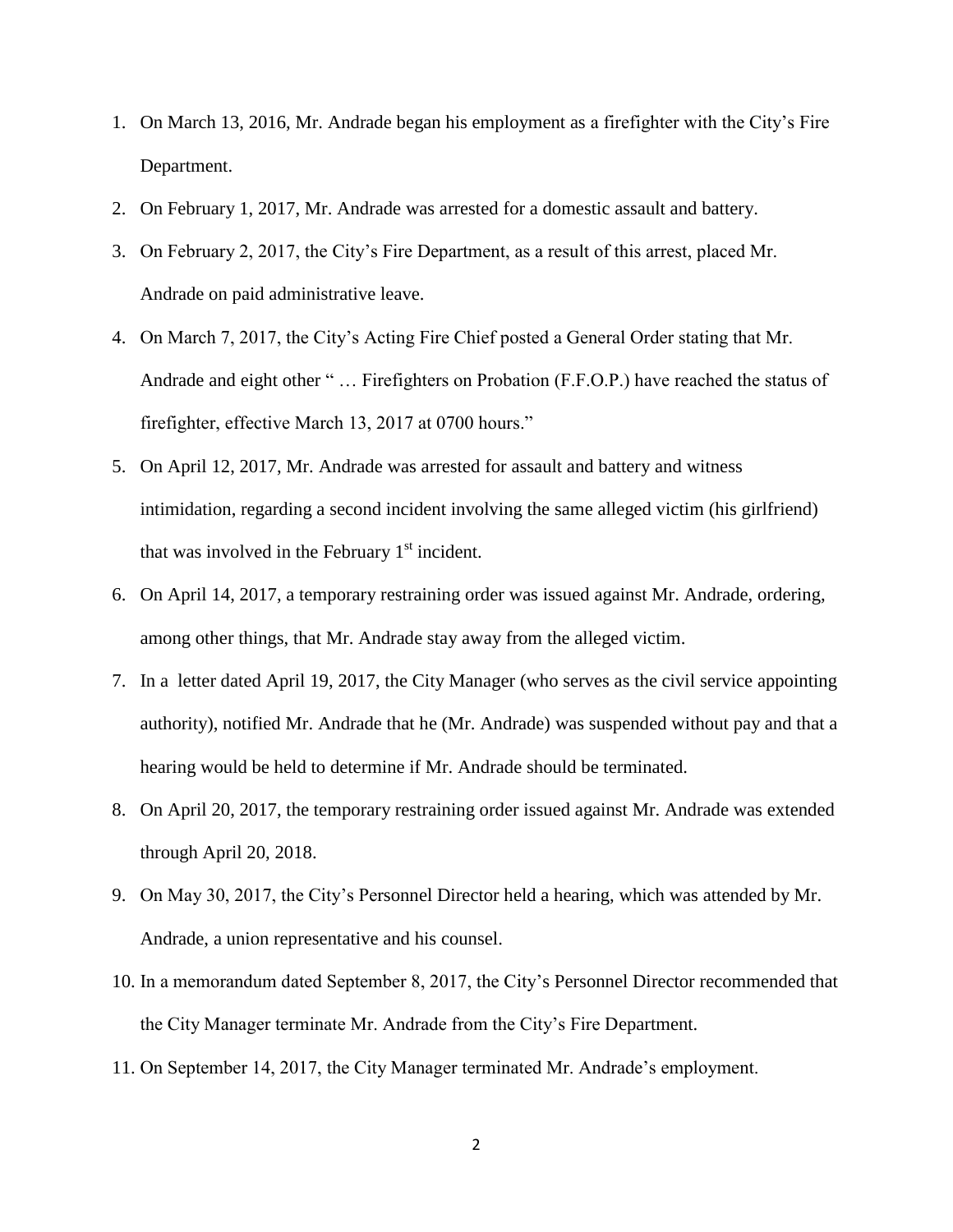## *Relevant Civil Service Law*

# G.L. c. 31, § 34 states in relevant part:

"During the probationary period, he may be subject to a performance evaluation during his first two months of service and a second evaluation may be conducted at least one month prior to his sixth month anniversary date of service. The appointing authority may extend the probationary period for a period of two months if the second evaluation of the probationary employee is unsatisfactory. Such evaluation may be utilized by the appointing authority, but in no instance shall the appointing authority be required to consider the results of such evaluation in a determination of granting such employee permanent or tenured status. Nothing contained herein shall require an appointing authority to evaluate a probationary employee and in no such instance shall such evaluation grant such probationary employee any greater rights than those contained in this section.

…

If the conduct or capacity of a person serving a probationary period or the character or quality of the work performed by him is not satisfactory to the appointing authority, he may, at any time after such person has served thirty days and prior to the end of such probationary period, give such person a written notice to that effect, stating in detail the particulars wherein his conduct or capacity or the character or quality of his work is not satisfactory, whereupon his service shall terminate. The appointing authority shall at the same time send a copy of such notice to the administrator. In default of such notice, such person shall be deemed to be a tenured employee upon the termination of such period."

G.L. c. 31, § 41 states in relevant part:

"Except for just cause and except in accordance with the provisions of this paragraph, a tenured employee shall not be discharged, removed, suspended for a period of more than five days, laid off, transferred from his position without his written consent if he has served as a tenured employee since prior to October fourteen, nineteen hundred and sixty-eight, lowered in rank or compensation without his written consent, nor his position be abolished. Before such action is taken, such employee shall be given a written notice by the appointing authority, which shall include the action contemplated, the specific reason or reasons for such action and a copy of sections forty-one through forty-five, and shall be given a full hearing concerning such reason or reasons before the appointing authority or a hearing officer designated by the appointing authority. The appointing authority shall provide such employee a written notice of the time and place of such hearing at least three days prior to the holding thereof, except that if the action contemplated is the separation of such employee from employment because of lack of work, lack of money, or abolition of position the appointing authority shall provide such employee with such notice at least seven days prior to the holding of the hearing and shall also include with such notice a copy of sections thirty-nine and forty. If such hearing is conducted by a hearing officer, his findings shall be reported forthwith to the appointing authority for action. Within seven days after the filing of the report of the hearing officer, or within two days after the completion of the hearing if the appointing authority presided, the appointing authority shall give to such employee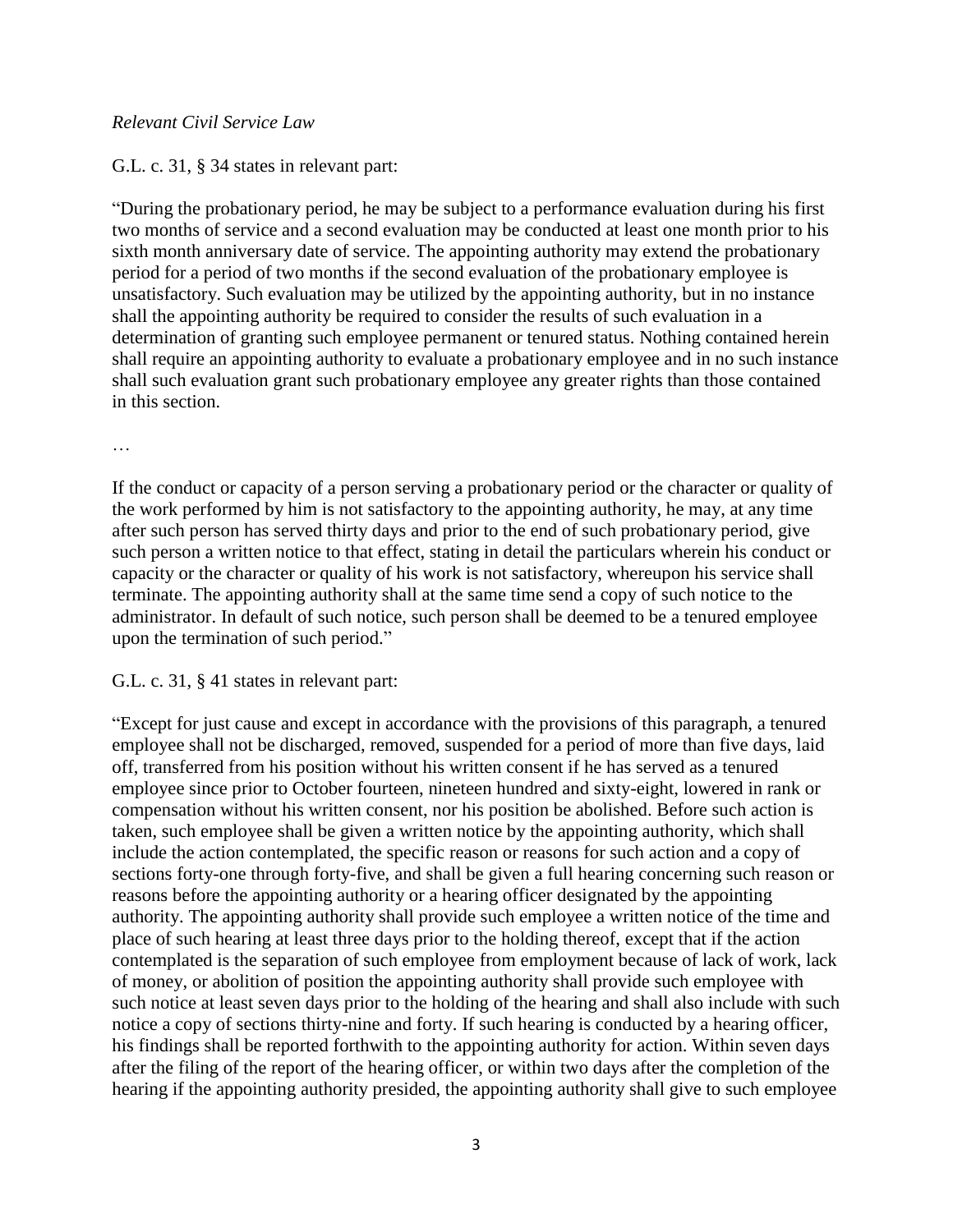a written notice of his decision, which shall state fully and specifically the reasons therefor. Any employee suspended pursuant to this paragraph shall automatically be reinstated at the end of the first period for which he was suspended. In the case of a second or subsequent suspension of such employee for a period of more than five days, reinstatement shall be subject to the approval of the administrator, and the notice of contemplated action given to such employee shall so state. If such approval is withheld or denied, such employee may appeal to the commission as provided in paragraph (b) of section two."

### G.L. c. 31, § 61 states:

"Following his original appointment as a permanent full-time police officer or fire fighter in a city, or in a town where the civil service law and rules are applicable to such position, a person shall actually perform the duties of such position on a full-time basis for a probationary period of twelve months before he shall be considered a full-time tenured employee in such position, except as otherwise provided by civil service rule. The administrator, with the approval of the commission, may establish procedures to ensure the evaluation by appointing authorities, prior to the end of such probationary period, of the performance of persons appointed as regular police officers or fire fighters."

### *Analysis*

 The City argues that, at the time he was terminated, Mr. Andrade could not have been a tenured employee because he had not performed the duties of his position for twelve months as required by Section 61. Therefore, since Mr. Andrade was not a tenured employee, the Commission has no jurisdiction to hear this appeal. Mr. Andrade concedes that he was placed on paid administrative leave and that he did not perform the duties of his position for twelve months. However, Mr. Andrade argues that he became a tenured employee when the City failed to extend his probationary employee under Section 34 and, therefore, the Commission has jurisdiction to hear his appeal to determine if there was just cause to terminate his employment.

 Among the cases cited by the City to support its argument that Mr. Andrade was not a tenured employee at the time of his termination is Police Commissioner of Boston v. Cecil, 431 Mass. 410 (2000). Mr. Andrade argues that the facts here are distinguishable from Cecil.

In Cecil, the SJC summarized the facts found by the Commission as follows:

4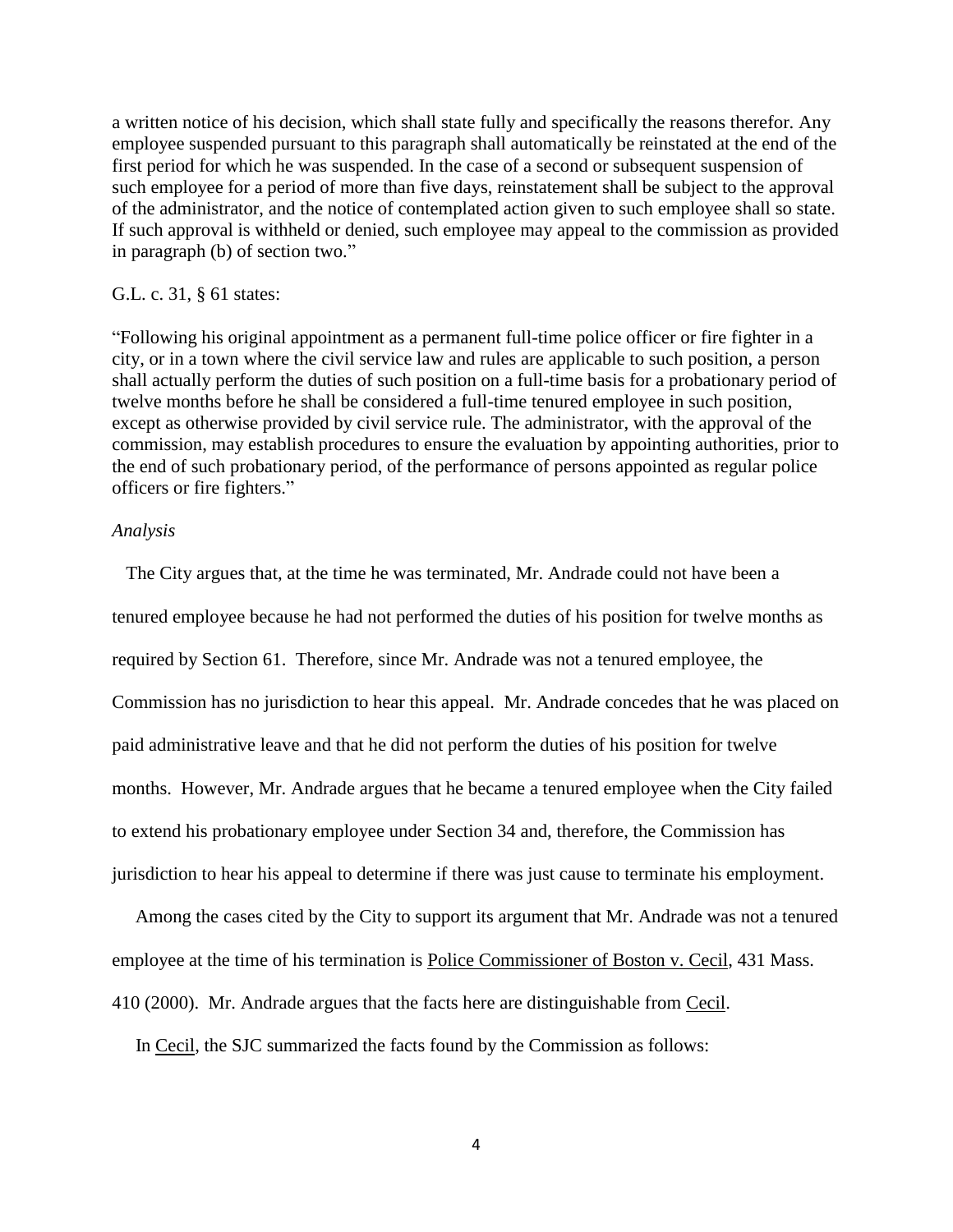"Cecil was appointed a Boston police officer on March 22, 1995, and thus began his one-year probationary period in the position. On March 12, 1996, the Probate and Family Court issued an ex parte protective order against Cecil pursuant to G. L. c. 209A. Cecil notified his captain of the existence of the order, as required by the department's rules and regulations, and that a hearing was scheduled for March 22. He surrendered his service weapon, also in accordance with the department's rules and regulations.

Cecil was the subject of an ongoing departmental investigation that had begun earlier in March, 1996, involving his marital circumstances, prior military experience, and a civilian complaint. As a result of that investigation, the bureau of internal investigations (bureau) had recommended that Cecil was unfit for duty.

The commissioner notified Cecil on March 13, 1996, that, effective the next day, he was being placed on paid administrative leave and relieved of his duties as a Boston police officer pending the outcome of the investigation. On March 21 the commissioner notified Cecil that pursuant to G. L. c. 31, s. 34[3], his probationary period was being extended for two months to May 21, 1996. No reasons for the extension were stated.

On March 22, 1996, the ex parte protective order was vacated. Accordingly, Cecil notified his captain and requested permission to return to his duties. He received no response. His request was renewed on March 25, 1996, by counsel, who also requested rescission of the extension of his probationary period. There was no response.

The bureau, as part of its ongoing investigation of Cecil, sought an evaluation of his fitness for duty from the department's medical unit. Cecil was evaluated by a psychologist during July, 1996, and a report was submitted to the bureau in October. On October 22 the commissioner notified Cecil pursuant to s. 34, fifth par., that his employment was terminated for unsatisfactory "conduct and capacity" during his probationary period. The letter referred to the psychological report and recent information indicating "a propensity for untruthfulness and violence . . . characteristics . . . unsuitable for a Boston [p]olice offficer.

Cecil appealed to the commission pursuant to G. L. c. 31, §§ 42 and 43, on October 29, 1996, and a hearing took place before the division of administrative law appeals. The administrative magistrate concluded that the department's use of the administrative leave to extend Cecil's probationary period of employment was inconsistent with the "basic merit principles[4]" of civil service because it was intended, at least in part, to block his attainment of tenure and the accompanying job protections afforded by G. L. c. 31, §§ 41-45. The administrative magistrate also concluded that, absent statutory authority to extend or toll the probationary period of employment during an administrative leave, such leave can have no such effect, wherefore Cecil must be deemed to have completed his probationary period of employment and entitled to tenure. She recognized the legitimate purpose of the department's investigation into Cecil's conduct and capacity to serve as a Boston police officer, but discounted it for the reasons stated. She recommended that Cecil be recognized as having acquired tenured status such that the department was required to follow the procedural requirements of G. L. c. 31, §§ 41-42, before terminating his employment. She further recommended that Cecil be restored to his position with back pay. The commission adopted the findings of the administrative magistrate and ordered the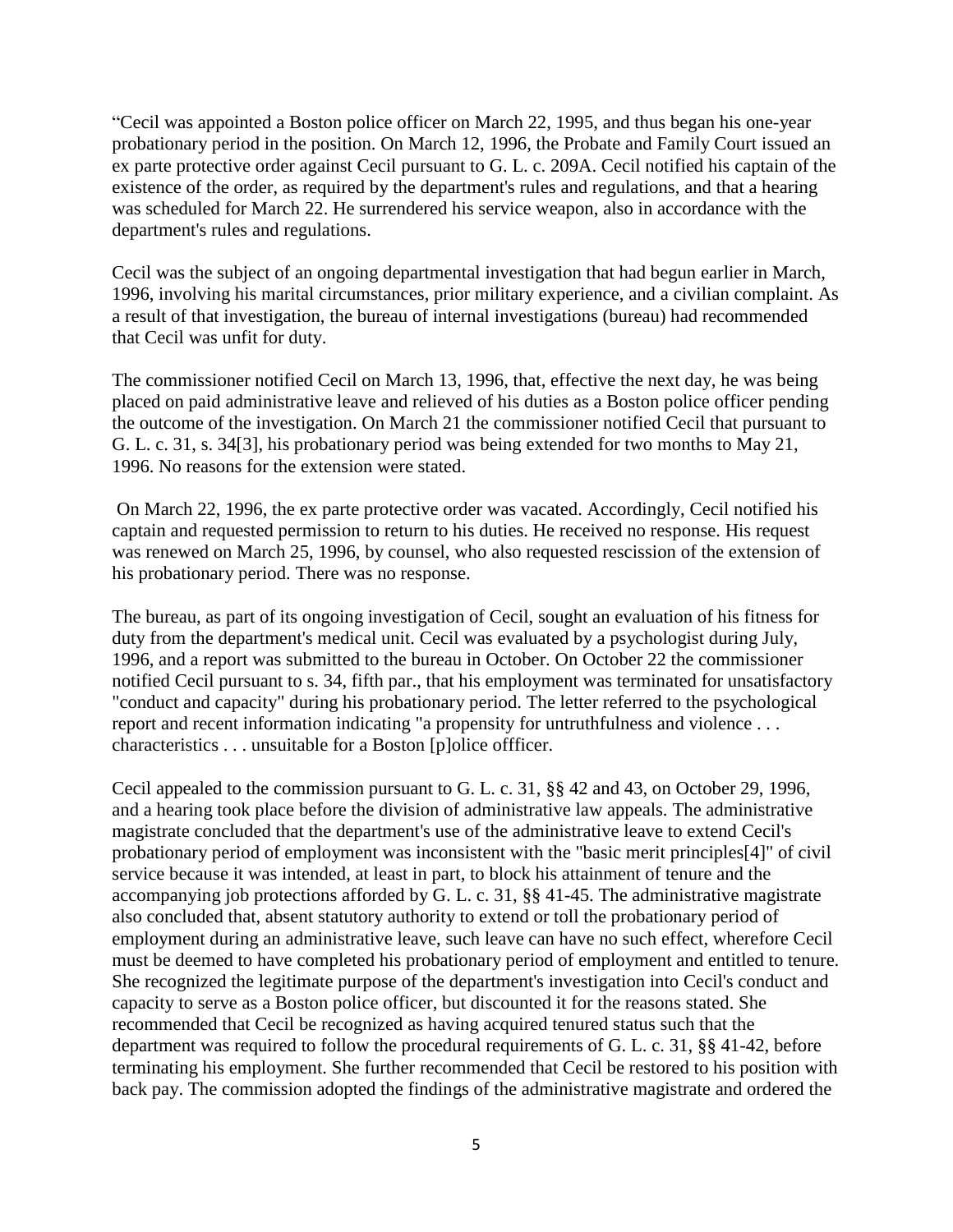recommended action. The Superior Court affirmed the decision of the commission.

The SJC offered the following analysis in overruling the Superior Court:

"When interpreting an earlier version of s. 34 we said that its "manifest purpose is that the fitness of an appointee be actually demonstrated by service within a probationary period." Younie v. Director of Div. of Unemployment Compensation, 306 Mass. 567, 570 (1940). This purpose is "designed to benefit the public." Leominster v. International Bhd. of Police Officers, Local 338, 33 Mass.App.Ct..121, 127 (1992). "With respect to police officers and fire fighters, in particular, the Legislature recognized the special need of a prolonged probationary period by extending the period from six months to one year. See St. 1977, c. 348, and now G. L. c. 31, s. 61. Courage, good judgment, and the ability to work under stress in the public interest and as part of an organization, are qualities that are not quickly perceived. The policy of the statute is to ensure sufficient time for a careful determination whether they are present in sufficient degree." Id. Where s. 61 calls for a newly appointed police officer to "actually perform the duties of such position on a fulltime basis for a probationary period of twelve months" (emphasis added), the intent of the Legislature could not be clearer. The commission exceeded its authority when it credited Cecil the nine days he did not serve in his probationary period.

The department has a legitimate interest in placing any officer on administrative leave pending the outcome of an investigation concerning that officer's fitness to continue serving. There is no challenge to the department's authority to take such action, nor is there any serious dispute here as to the department's basis for taking such action against Cecil. The commission concluded that, because the department could conduct its investigation against Cecil as a tenured employee just as easily as it could if he were a probationary employee, then he should not be deprived of the "basic merit principles" of civil service. That reasoning is hollow. We have made clear that care must be taken "not to hobble the employer unduly in the process of selection for tenure because dislodgment thereafter is notoriously difficult; the rigidities in removing unfit tenured employees which have led to attempts at Federal reform teach a lesson as to the pretenure period also." Costa v. Selectmen of Billerica, 377 Mass. 853, 860-861 (1979). The department proceeded judiciously in this case, taking care to make an informed decision as to Cecil's fitness. It did so out of fairness to him, because it was mindful of its responsibility to the public, and because of the time, training, and money it had invested in Cecil's appointment. It is not disputed that the commissioner could have sent Cecil a termination notice on March 13, 1996, based on the G. L. c. 209A order and the other matters then under investigation. The commissioner chose not to act in haste, and for that Cecil may receive no windfall. The commission's suggestion that the commissioner could have waited until Cecil was tenured before placing him on administrative leave disregards the commissioner's responsibility to the public as well as the public interest, and does nothing to legitimately advance "basic merit principles."

The legitimacy of the need promptly to take a probationary officer out of service pending an investigation as to his fitness justifies the need for tolling his twelve-month probationary period, in the public interest. Other jurisdictions have taken this view. In Matter of Garcia, 225 A.D.2d 123 (N.Y. 1996), aff'd, 90 N.Y.2d 991 (1997), a probationary period was extended pending a fourteen-month investigation into the propriety of an officer's response at the scene of a crime. The officer was placed on modified duty, not one of the statutorily permitted grounds for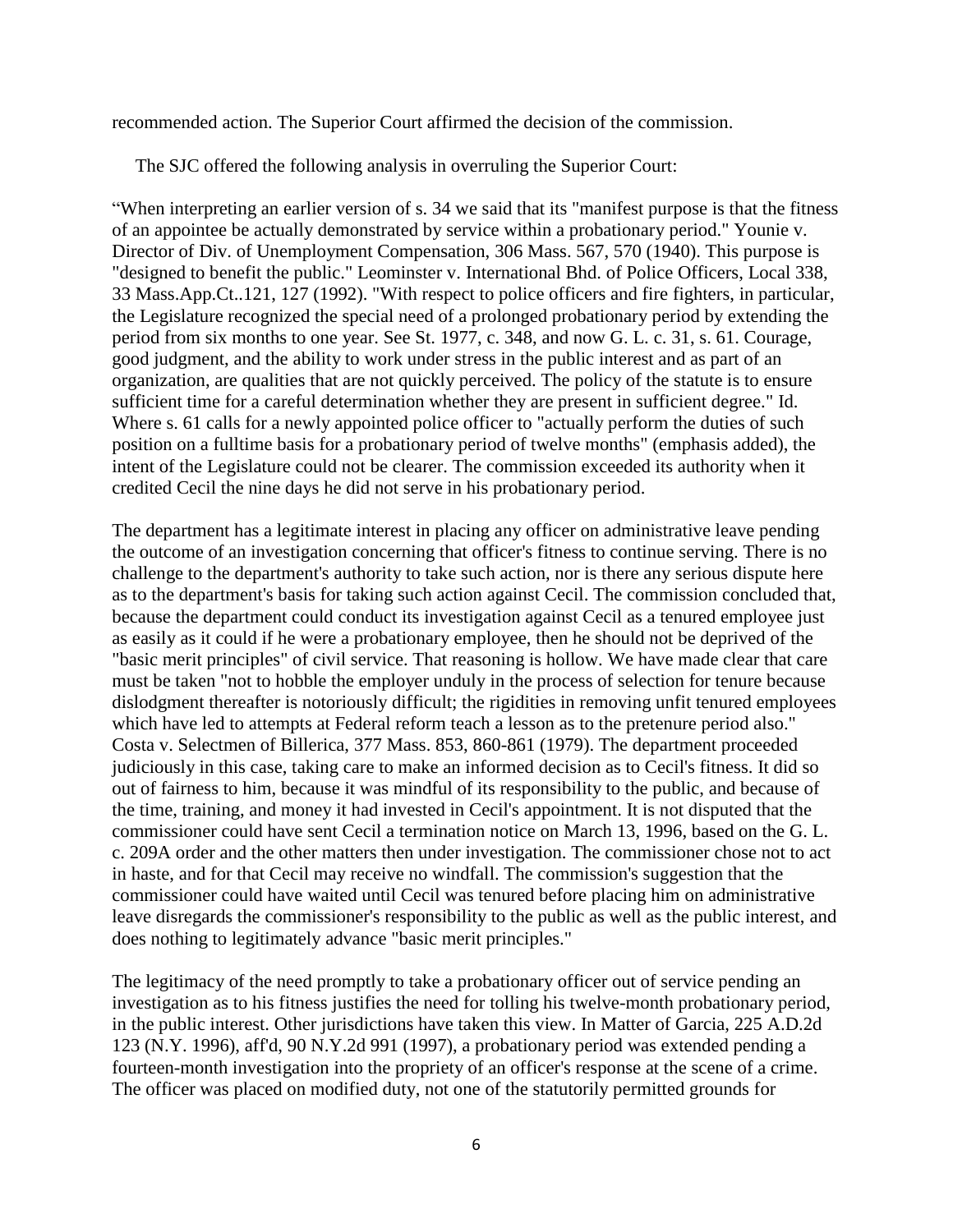extending the period of probation, and the officer made an argument similar to that made here. The court concluded that "because [the officer] was not performing 'police duties,' " the probationary period was tolled. Id. at 126. The court reasoned that the tolling was "consistent with the function of probation, which is to permit the appointing officer the opportunity to evaluate the officer's merit and fitness to perform the duties of police work." Id. The court further reasoned that, consistent with the premise of probation, the department should not be denied the opportunity to conduct a complete and thorough investigation before taking action. Id. at 127. We think the court's reasoning in Matter of Garcia, supra, is applicable here.

The commission's expressed concern that tolling the probationary period pending an investigation opens the process to abuse is answered by the facts of the case. Cecil's leave was not indefinite, but tied to the outcome of the investigation. He was being paid his full salary while the investigation was being conducted, so the department had an interest in concluding the investigation in a timely fashion. See Pennsylvania Dep't of Pub. Welfare v. State Civil Serv. Comm'n, 707 A.2d 589, 591 (Pa. Commw. Ct. 1998) (probationary period may be extended for purpose of good faith evaluation and not as pretext for improper purpose).

Finally, Cecil argues that he was denied a "name-clearing" hearing. See Costa v. Selectmen of Billerica, supra at 862; Fontana v. Commissioner of Metro. Dist. Comm'n, 34 Mass.App.Ct. 63, 70 (1993). He is entitled to such a hearing, but he must request one within a reasonable time after the rescript issues herein. Such a hearing is independent of his termination.

We conclude that the paid administrative leave imposed on Cecil pending the outcome of the investigation into specific matters that affected his fitness to serve tolled his probationary period, and that such tolling was consistent with the purpose of probationary employment and the public interest. The commission's conclusion that administrative leave could not toll the probationary period is an error of law.

The judgment of the Superior Court is vacated. The case is remanded to the Superior Court for the entry of a judgment setting aside the decision of the commission and affirming the commissioner's termination of Cecil's employment. The order for back pay is vacated."

Mr. Andrade argues that Cecil is distinguishable for the following reasons:

- 1. There are no facts in Cecil indicating that the officer was identified as a full-time employee during the extension of his probationary period and time leading up to his dismissal. In contrast, Mr. Andrade argues that he was identified by the City's Acting Fire Chief as a fulltime firefighter effective March 13, 2017, the date his probationary period would have ended (and other later dates where he was listed on fire department rosters).
- 2. Cecil was placed on paid administrative leave *pending an investigation*.
- 3. The Boston Police Department *extended Cecil's probationary period* for two months one day

before his probationary period would have ended.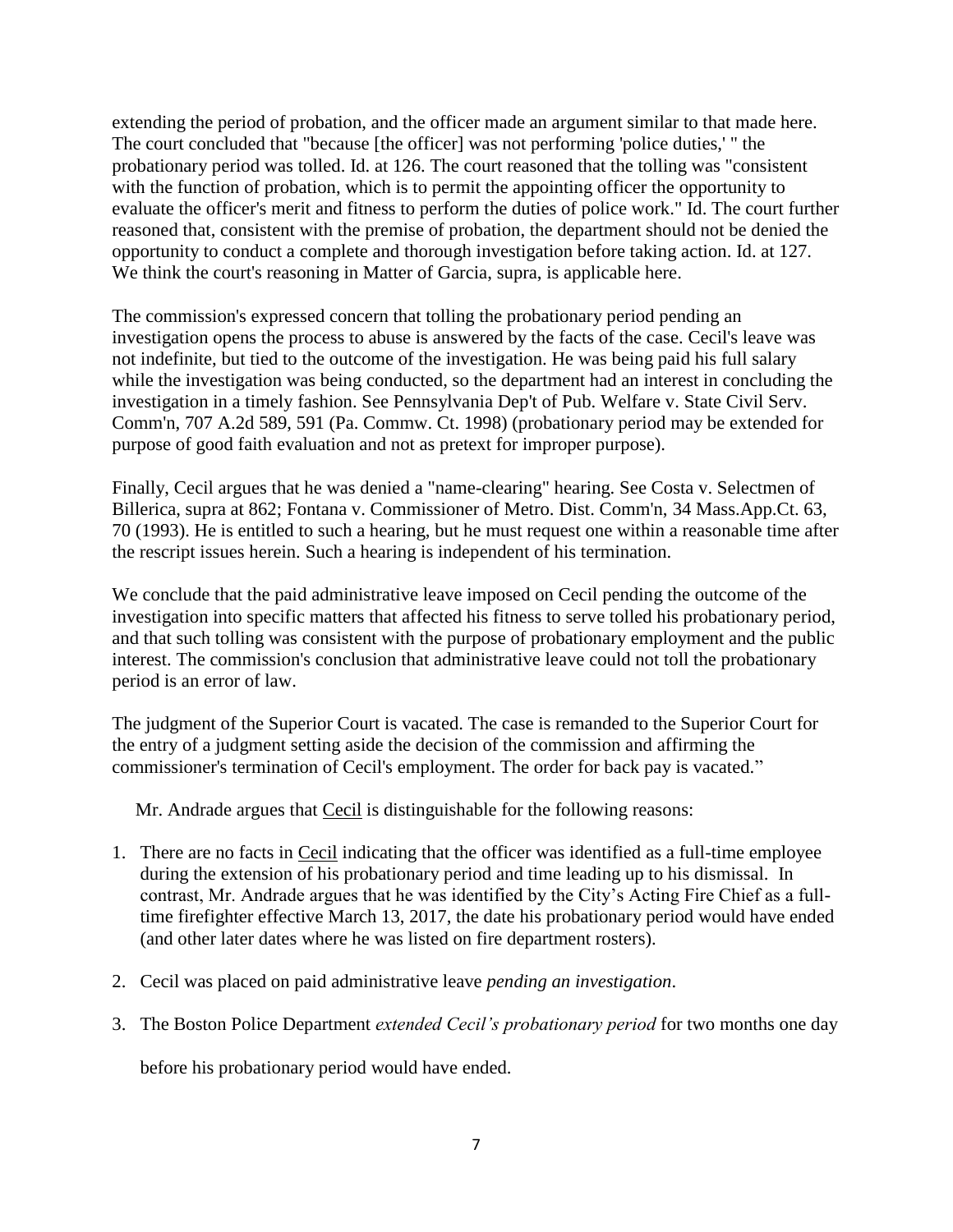The City's motion is accompanied by an affidavit by the Acting Fire Chief stating that his General Order was a mistake and that he had no intention of conferring permanent status on Mr. Andrade. Even, for the purposes of this decision, if I conclude that it wasn't a mistake, the Fire Chief's General Order cannot supersede the statutory requirements regarding when a firefighter obtains tenure.

 That leaves the more substantive issue of whether the City's failure to extend Mr. Andrade's probationary period under Section 34 resulted in Mr. Andrade becoming a tenured employee, notwithstanding the requirement in Section 61 that firefighters must perform the duties of the position for twelve months before obtaining tenure.

 While it is true that, in Cecil, the Boston Police Department extended Cecil's probationary period under Section 34, pending an internal investigation, the SJC's decision, when read in its entirety, emphasizes the Legislature's clear intent on ensuring that firefighters and police officers *actually perform the duties of the position for twelve months* prior to obtaining tenure stating:

"Where s. 61 calls for a newly appointed police officer to "actually perform the duties of such position on a fulltime basis for a probationary period of twelve months" (emphasis added), the intent of the Legislature could not be clearer. The commission exceeded its authority when it credited Cecil the nine days he did not serve in his probationary period."

 Further, just as in Cecil, there is no serious dispute regarding the legitimacy of the City's decision to place Mr. Andrade on paid administrative leave as he had just been arrested for the serious charge of domestic assault and battery. The City's failure to extend Mr. Andrade's probationary period under Section 34 did not result in Mr. Andrade *actually performing the duties of firefighter for the twelve months* as required by the Legislature in Section 61 and, for that reason, Mr. Andrade's probationary period had not ended at the time he was terminated. *Conclusion* 

Since Mr. Andrade was not a tenured employee at the time of his termination, the